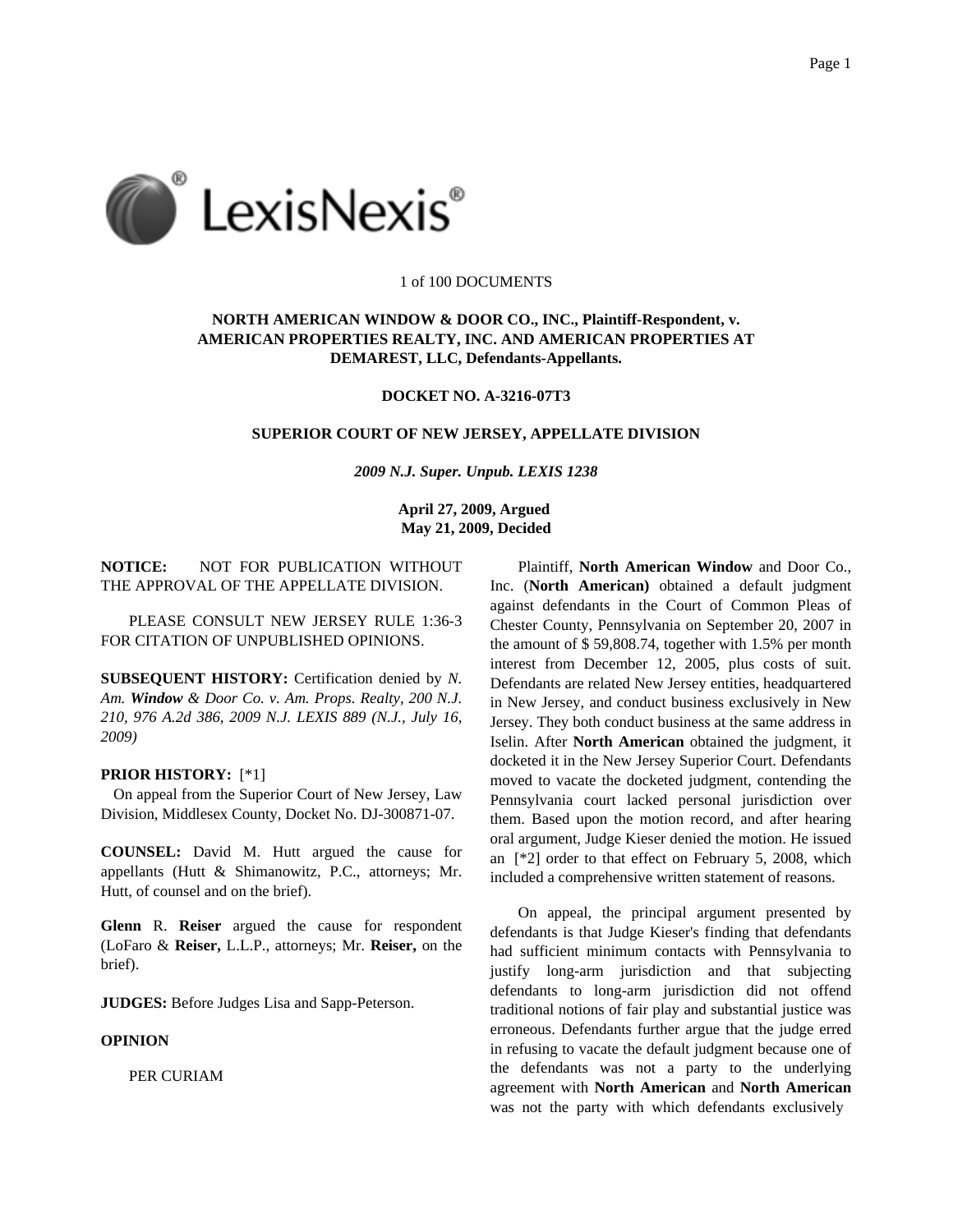dealt.  $\frac{1}{1}$  Finally, they argue the judge erred in refusing to vacate that portion of the default judgment providing for 1.5% interest per month both pre and post-judgment. We reject these arguments and affirm substantially for the reasons expressed by Judge Kieser in his February 5, 2008 order and decision.

> 1 During the course of dealing between the parties, an entity known as Custom **Window** Designs (Custom) sometimes acted on behalf of or in concert with **North American.** Counsel for **North American** has represented [\*3] that Custom is a subsidiary of **North American.** Custom operates out of the same Pennsylvania address as **North American.**

**North American's** principal place of business is in West Chester, Pennsylvania. It is a regional distributor of high-end doors and **windows** for estate homes, country clubs and commercial establishments. Defendant **American** Properties Realty, Inc., and its affiliated companies, are in the business of constructing luxury single-family estates in master planned communities of apartments, condominiums and townhouses. It has been in business for more than thirty years and has constructed about 15,000 such housing units.

As part of one of its construction projects for luxury condominiums in Demarest, defendants sought to purchase custom doors from **North American.** Although the initial contact occurred in New Jersey, negotiations and exchange of information proceeded for a period of about six months, by telephone, fax, and other communications, directed to **North American's** Pennsylvania business location, leading up to an order on May 26, 2005. At that time, defendants ordered custom doors for a total price of \$ 190,651.60. The order was placed by fax and phone directed to **North** [\*4] **American's** Pennsylvania address. On several occasions during the dealings between the parties, employees of defendants told **North American's** employees that defendants wanted **North American** to submit proposals on other projects they were considering.

On June 27, 2005, **North American** received from defendants a \$ 63,550.51 deposit at its Pennsylvania office. On July 26, 2005, defendants modified the specifications and mailed and faxed the change order to Pennsylvania, resulting in additional charges of \$ 2,883.20. Until all of the specifications were finalized, the doors could not be manufactured. As requested by

defendants, the doors were manufactured by Architectural Doors, Inc., which is located in New Jersey.

Shipments were made to defendants' construction site as requested. Shipments were made directly from the manufacturer to defendants' construction site on December 12, 2005 and February 24, 2006. However, defendants requested a delay in the shipment of some doors because units were not selling as quickly as expected. **North American** stored those doors in a warehouse in West Chester, Pennsylvania until defendants were ready to receive them, and they were shipped on March 6, 2006.

Defendants [\*5] made additional installment payments of \$ 24,298.74 on February 21, 2005, and \$ 45,876.81 on April 10, 2006. No additional payments were made, leaving a balance due of \$ 59,808.74.

The doors were installed in defendants' project. The condominium units in which they were installed each sold for approximately \$ 2 million.

**North American** filed the Pennsylvania action seeking damages for the unpaid balance on the contract. Defendants acknowledged that they were properly served with process. Although they initially requested an extension of time to respond, they chose not to respond in Pennsylvania. Default judgment was then entered in Pennsylvania and docketed on December 5, 2007 in the New Jersey Superior Court pursuant to the Uniform Enforcement of Foreign Judgments Act, *N.J.S.A. 2A:49A-25 to -33*. As required by the Act, the clerk immediately notified defendants of the docketed judgment. On December 13, 2007, defendants filed a motion objecting to and seeking vacation of the judgment based on Pennsylvania's lack of personal jurisdiction. On January 2, 2008, a writ of execution was issued, reflecting a total judgment amount at that time of \$ 81,667.84. 2

> 2 Defendants have posted a bond as [\*6] security, thus resulting in a stay of a turnover order against their bank account.

In support of its motion, defendants filed a certification of an employee setting forth factual information and attaching documentation regarding the transaction between the parties. **North American** filed a responding certification of its president, together with attached documentation. The employee of defendants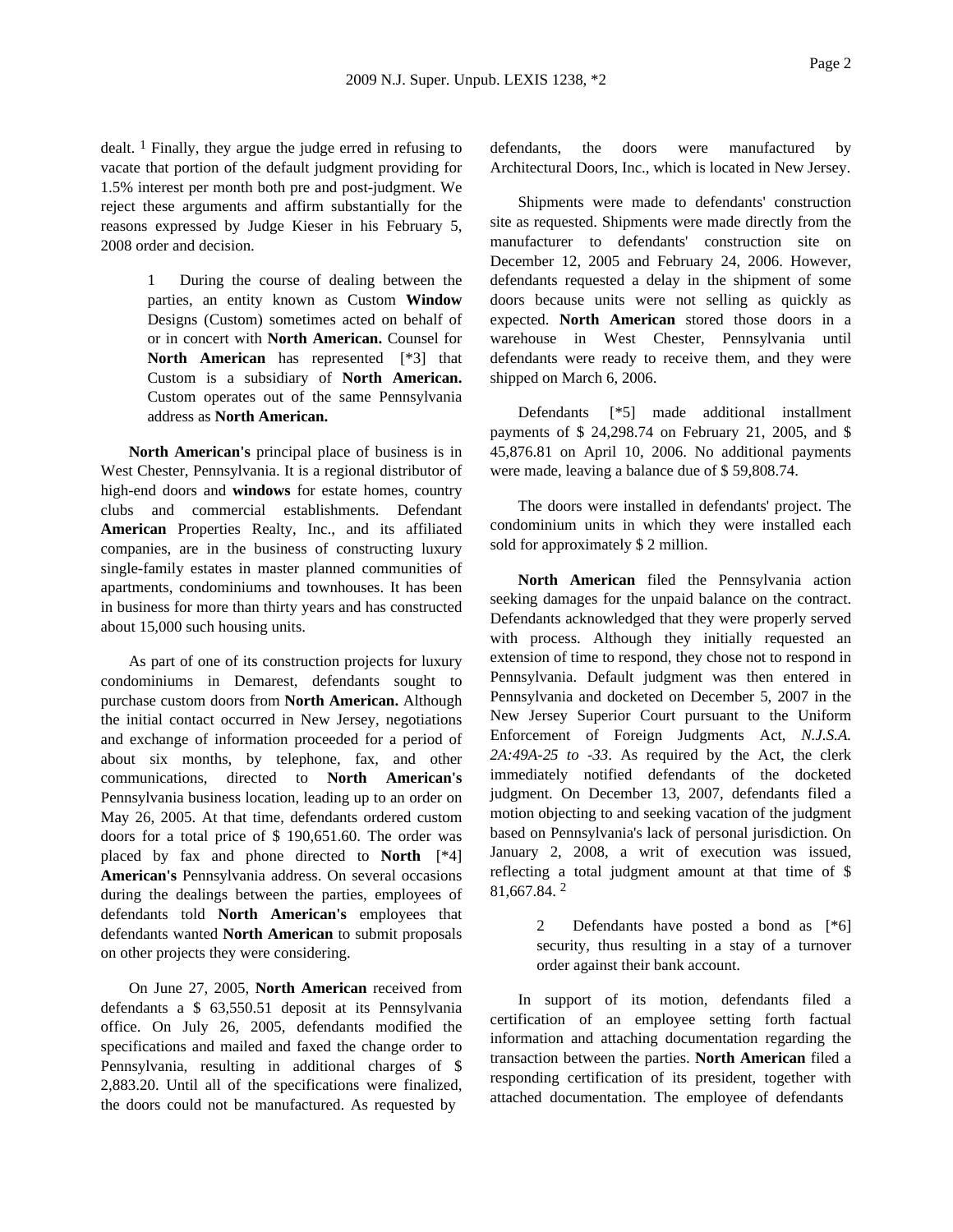filed a supplemental certification by way of reply.

On February 1, 2008, Judge Kieser heard oral argument. He announced his decision to deny the motion and advised counsel that he would submit a written decision with a detailed statement of reasons, which he did on February 5, 2008, along with the order denying the motion.

The judge found that the Pennsylvania long-arm statute confers personal jurisdiction on Pennsylvania courts to the full extent authorized by the United States Constitution. He found that defendants purposely engaged in these dealings with a Pennsylvania entity, thus availing themselves of the benefits and protections of Pennsylvania law. He found that the nature of the transaction was substantial and detailed, as opposed to a casual, isolated, or relatively trivial one. He recognized [\*7] that random, fortuitous and attenuated contacts are insufficient to establish sufficient minimum contacts and found that "[d]efendants chose to purchase custom doors for [their] condominiums from [**North American**]. Defendants continuously contacted [**North American**] over a six (6) month period by telephone and fax in [**North American**]'s office in West Chester, Pennsylvania." He concluded that "because Defendant[s] sought to transact with [**North American**], a Pennsylvania corporation, it was proper for the Pennsylvania Superior Court to exercise personal jurisdiction over Defendant[s] in the within matter. This Court will give full faith and credit to the properly docketed judgment in Pennsylvania."

Our review of a trial court's interpretation of the law is de novo. *Manalapan Realty L.P. v. Twp. Comm. of Manalapan, 140 N.J. 366, 378, 658 A.2d 1230 (1995)*. We are in agreement with Judge Kieser's legal analysis. We set forth the following discussion, which is consistent with Judge Kieser's statement of reasons, for purposes of completeness.

All states must provide due process of law. *U.S. Const. amend. XIV, § 1*. The *Due Process Clause of the Fourteenth Amendment* restricts the ability of a state court to issue [\*8] a valid judgment against a nonresident defendant. *World-Wide Volkswagen Corp. v. Woodson, 444 U.S. 286, 291, 100 S. Ct. 559, 564, 62 L. Ed. 2d 490, 497 (1980)*. A judgment violating due process "is void in the rendering State and is not entitled to full faith and credit elsewhere." *Ibid.* (citing *Pennoyer v. Neff, 95 U.S. 714, 732-33, 24 L. Ed. 565 (1878))*.

Due process requires that a defendant be subject to the rendering court's personal jurisdiction. *Ibid.* (citing *Int'l Shoe Co. v. Washington, 326 U.S. 310, 66 S. Ct. 154, 90 L. Ed. 95 (1945))*. Personal jurisdiction requires that if the defendant is not present within a forum's territory, the defendant must have "minimum contacts" with the forum "such that the maintenance of the suit does not offend 'traditional notions of fair play and substantial justice.'" *Int'l Shoe, supra, 326 U.S. at 316, 66 S. Ct. at 158, 90 L. Ed. at 102* (quoting *Milliken v. Meyer, 311 U.S. 457, 463, 61 S. Ct. 339, 342, 85 L. Ed. 278, 283 (1940))*.

The Supreme Court distinguishes between situations in which a cause of action relates directly to a defendant's contacts with a State, and those where a cause of action is unrelated to those contacts. *Helicopteros Nacionales de Colombia, S.A. v. Hall, 466 U.S. 408, 414, 104 S. Ct. 1868, 1872, 80 L. Ed. 2d 404, 411 (1984)*. [\*9] A cause of action directly relating to a non-resident's contacts with the forum state involves "specific" jurisdiction; a cause of action unrelated to those contacts involves "general" jurisdiction. *Id. at 466 U.S. at 414 n.9, 104 S. Ct. at 1872, 80 L. Ed. 2d at 411*. Where a plaintiff's cause of action is based on specific jurisdiction, a single act may suffice to establish specific jurisdiction. *See, e.g., McGee v. Int'l Life Ins. Co., 355 U.S. 220, 223, 78 S. Ct. 199, 201, 2 L. Ed. 2d 223, 226 (1957)*. This case is best analyzed as one of specific jurisdiction.

With respect to "minimum contacts," a nonresident defendant must commit an act by which it purposefully avails itself of the benefits and protections of the forum state's laws for the courts of that state to have personal jurisdiction. *Burger King Corp. v. Rudzewicz, 471 U.S. 462, 475, 105 S. Ct. 2174, 2183, 85 L. Ed. 2d 528, 542 (1985)*. A defendant deliberately engaging in significant activities within a state or creating continuing obligations between that state's residents and himself manifestly "avail[s] himself of the privilege of conducting business there, and because his activities are shielded by 'the benefits and protections' [\*10] of the forum's laws it is presumptively not unreasonable to require him to submit to the burdens of litigation in that forum as well." *Id. at 471 U.S. at 475-76, 105 S. Ct. at 2184, 85 L. Ed. 2d at 543*. The foreseeability aspect of due process analysis requires that a defendant's "conduct and connection with the forum State are such that he should reasonably anticipate being haled into court there." *World-Wide Volkswagen, supra, 444 U.S. at 297, 100 S. Ct. at 567, 62 L. Ed. 2d at 501*.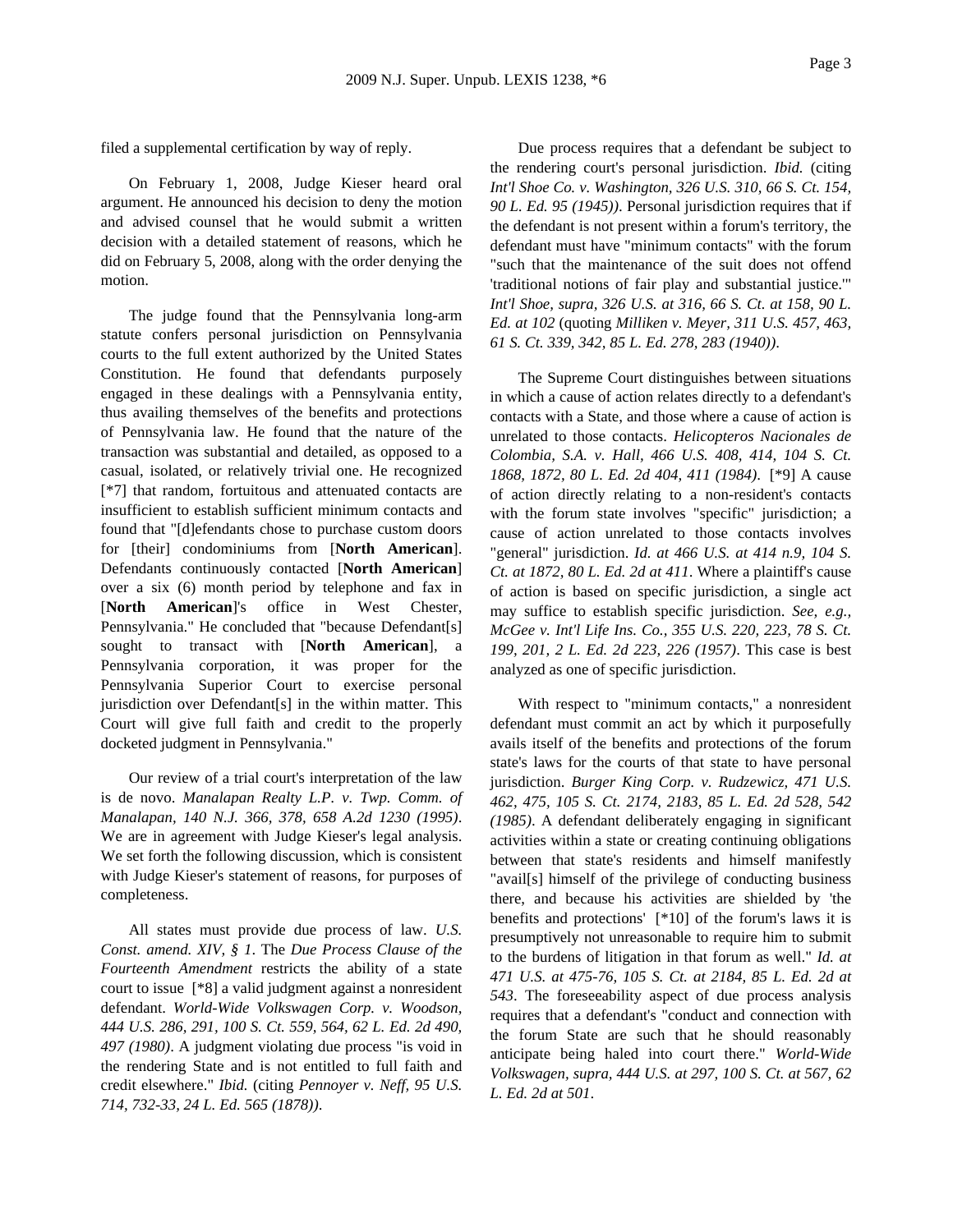The "purposeful availment" requirement prevents a defendant from being haled into court purely

> as a result of "random," "fortuitous," or "attenuated" contacts, or of the "unilateral activity of another party or a third person[.]" Jurisdiction is proper, however, where the contacts proximately result from actions by the defendant *himself* that create a "substantial connection" with the forum State. Thus, where the defendant "deliberately" has engaged in significant activities within a State, or has created "continuing obligations" between himself and residents of the forum, he manifestly has availed himself of the privilege of conducting business there, and because his activities are shielded by "the benefits [\*11] and protections" of the forum's laws it is presumptively not unreasonable to require him to submit to the burdens of litigation in that forum as well.

[*Burger King, supra, 471 U.S. at 475-76, 105 S. Ct. at 2183-84, 85 L. Ed. 2d at 542-43* (internal citations omitted).]

"Full Faith and Credit shall be given in each State to the public Acts, Records, and judicial Proceedings of every other State." *U.S. Const. art. IV, § 1*. *See also 28 U.S.C.A. § 1738*. "A judgment properly entered in accordance with local procedures is entitled to full faith and credit in the courts of any other state . . . provided that the judgment is not rendered in violation of the *Due Process Clause of the Fourteenth Amendment*." *Maglio & Kendro, Inc. v. Superior Enerquip Corp., 233 N.J. Super. 388, 393, 558 A.2d 1371 (1989)* (citing *World-Wide Volkswagen, supra, 444 U.S. at 291, 100 S. Ct. at 564, 62 L. Ed. 2d at 497 (1980)*; *Hupp v. Accessory Distribs., Inc., 193 N.J. Super. 701, 708, 475 A.2d 679 (App. Div. 1984)*. *See also Sonntag Reporting Serv., Ltd. v. Ciccarelli, 374 N.J. Super. 533, 537, 865 A.2d 747 (App. Div. 2005)* (citing *Durfee v. Duke, 375 U.S. 106, 109-11, 84 S. Ct. 242, 244-45, 11 L. Ed. 2d 186, 190-91 (1963)*; *President & Dirs. of Bank of Ala. v. Dalton, 50 U.S. 522, 528, 13 L. Ed. 242, 245 (1850)*; [\*12] *First Wis. Nat'l Bank v. Kramer, 202 Ill. App. 3d 1043, 560 N.E.2d 938, 941, 148 Ill. Dec. 341 (1990))*.

A copy of an authenticated judgment from another jurisdiction filed by the Clerk of the Superior Court of New Jersey has the same effect as a New Jersey Superior Court judgment. *N.J.S.A. 2A:49A-27*. The jurisdiction in which the judgment was rendered is the appropriate forum to defend a claim. *Sonntag, supra, 374 N.J. Super. at 537* (citing *Morris v. Jones, 329 U.S. 545, 552, 67 S. Ct. 451, 456, 91 L. Ed. 488, 496 (1947))*.

New Jersey will enforce a judgment entered in a sister state unless due process has been denied. *Id. at 538*. Due process is denied if the state rendering the decision lacks personal jurisdiction over a judgment debtor. *Ibid.* (quoting *Choi v. Kim, 50 F.3d 244, 248 (3d Cir. 1995)*; citing *Sec. Benefit Life Ins. Co. v. TFS Ins. Agency, 279 N.J. Super. 419, 423, 652 A.2d 1261 (App. Div.))*, *certif. denied*, *141 N.J. 95, 660 A.2d 1194 (1995)*. Absent a denial of due process, a judgment rendered in a sister state determines the parties' rights in every state, and res judicata precludes parties from raising any new defenses that could have been raised in the forum state. *Ibid.* (citing *DeGroot, Kalliel, Traint & Konklin, P.C. v. Camarota, 169 N.J. Super. 338, 343, 404 A.2d 1211 (App. Div. 1979))*.

New [\*13] Jersey courts may question the jurisdiction of the state rendering the original judgment before being bound by that judgment, and if the rendering court lacked personal jurisdiction, New Jersey need not afford the judgment full faith and credit. *Maglio & Kendro, supra, 233 N.J. Super. at 394* (quoting *Underwriters Nat'l Assurance Co. v. N.C. Life & Accident & Health Ins. Guar. Ass'n, 455 U.S. 691, 705, 102 S. Ct. 1357, 1366, 71 L. Ed. 2d 558, 570-71 (1982))*. A New Jersey court's analysis of the forum court's jurisdiction requires applying the law of the forum state. *See, e.g., ibid.* (applying the Wisconsin long-arm statute to determine whether a Wisconsin default judgment against a nonresident defendant was enforceable in New Jersey).

Pennsylvania's long-arm statute provides in relevant part:

> (a) GENERAL RULE. -- A tribunal of this Commonwealth may exercise personal jurisdiction over a person . . . who acts directly or by an agent, as to a cause of action or other matter arising from such person: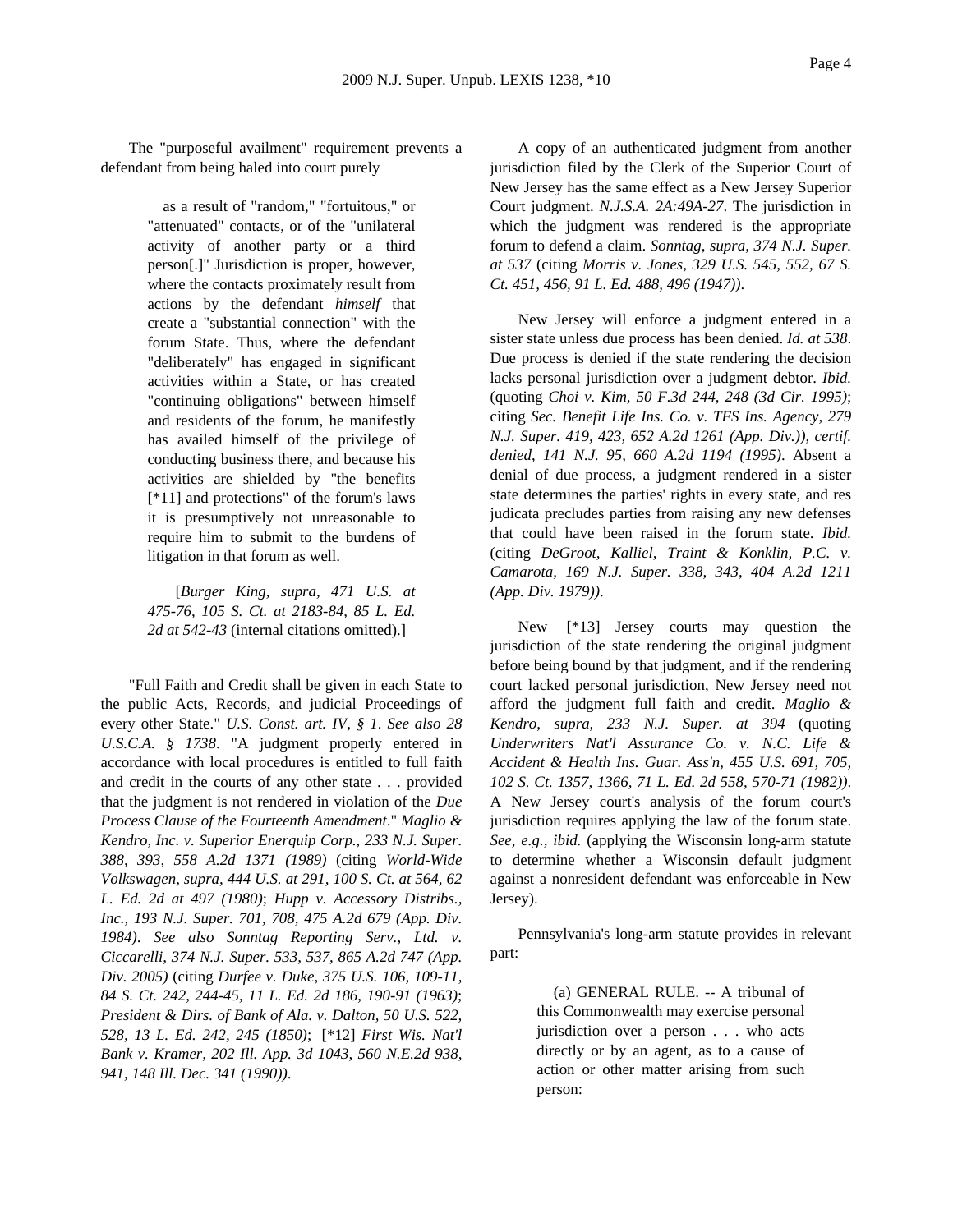(1) Transacting any business in this Commonwealth. Without excluding other acts which may constitute transacting business in this Commonwealth, any of the following shall constitute transacting [\*14] business for the purpose of this paragraph:

> (i) The doing by any person in this Commonwealth of a series of similar acts for the purpose of thereby realizing pecuniary benefit or otherwise accomplishing an object.

(ii) The doing of a single act in this Commonwealth for the purpose of thereby realizing pecuniary benefit or otherwise accomplishing an object with the intention of initiating a series of such acts.

. . . .

(b) EXERCISE OF FULL CONSTITUTIONAL POWER OVER NONRESIDENTS. -- In addition to the provisions of subsection (a) the jurisdiction of the tribunals of this Commonwealth shall extend to all persons who are not within the scope of section 5301 (relating to persons) to the fullest extent allowed under the Constitution of the United States and may be based on the most minimum contact with this Commonwealth allowed under the Constitution of the United States.

[*42 PA. CONS. STAT. §5322*.]

Applying these principles, we agree with Judge Kieser that defendants purposely availed themselves of the benefits and protections of Pennsylvania's laws by their own intentional conduct in dealing with a

Pennsylvania company. Defendants entered into a contract with that Pennsylvania company after [\*15] a long series of negotiations. These were two substantial and well experienced business entities. The contract involved a custom order for high-end doors manufactured to defendants' specifications. After the original order was placed, defendants submitted a change order, which was approved and incorporated into the specifications.

Payments were made to **North American** in Pennsylvania. Some of the doors were stored temporarily at defendants' request, and they were stored in Pennsylvania at the location of **North American's** business. During the course of dealings, representatives of defendants expressed to **North American** their intentions to engage in continuing dealings on other projects. Although it appears that no further dealings have occurred, that is probably the result of the unpleasant outcome of this contract. Nevertheless, during the course of dealings, it was within defendants' contemplation to engage in an ongoing business relationship with this Pennsylvania entity.

The dealings here were not random, fortuitous or attenuated. They were deliberate, substantial, and detailed. They plainly resulted from defendants' own conduct, and not from unilateral activity by any other party.

The [\*16] facts here are similar to those our Supreme Court recently found sufficient to confer long-arm jurisdiction by a Texas court over a New Jersey entity. *McKesson Corp. v. Hackensack Med. Imaging, 197 N.J. 262, 962 A.2d 1076 (2009)*. The Court recognized the fundamental principle that the existence of a contract with an out-of-state entity, standing alone, is insufficient to establish the necessary minimum contacts for long-arm jurisdiction analysis. *Id. at 278*. However, the Court found sufficient minimum contacts by virtue of the following factors: the New Jersey defendant intended to have a long-term business relationship with the Texas plaintiff; the defendant placed nine separate orders with the plaintiff over a six-month period for a total amount of nearly \$ 21,000; the defendant sent a credit application to the plaintiff in Texas; and the defendant sent two checks to the plaintiff in Texas in payment of the items purchased (which were dishonored for insufficient funds). *Id. at 268, 278*. The Court had "no hesitation in concluding that, in those specific circumstances, plaintiff has established that defendant had sufficient minimum